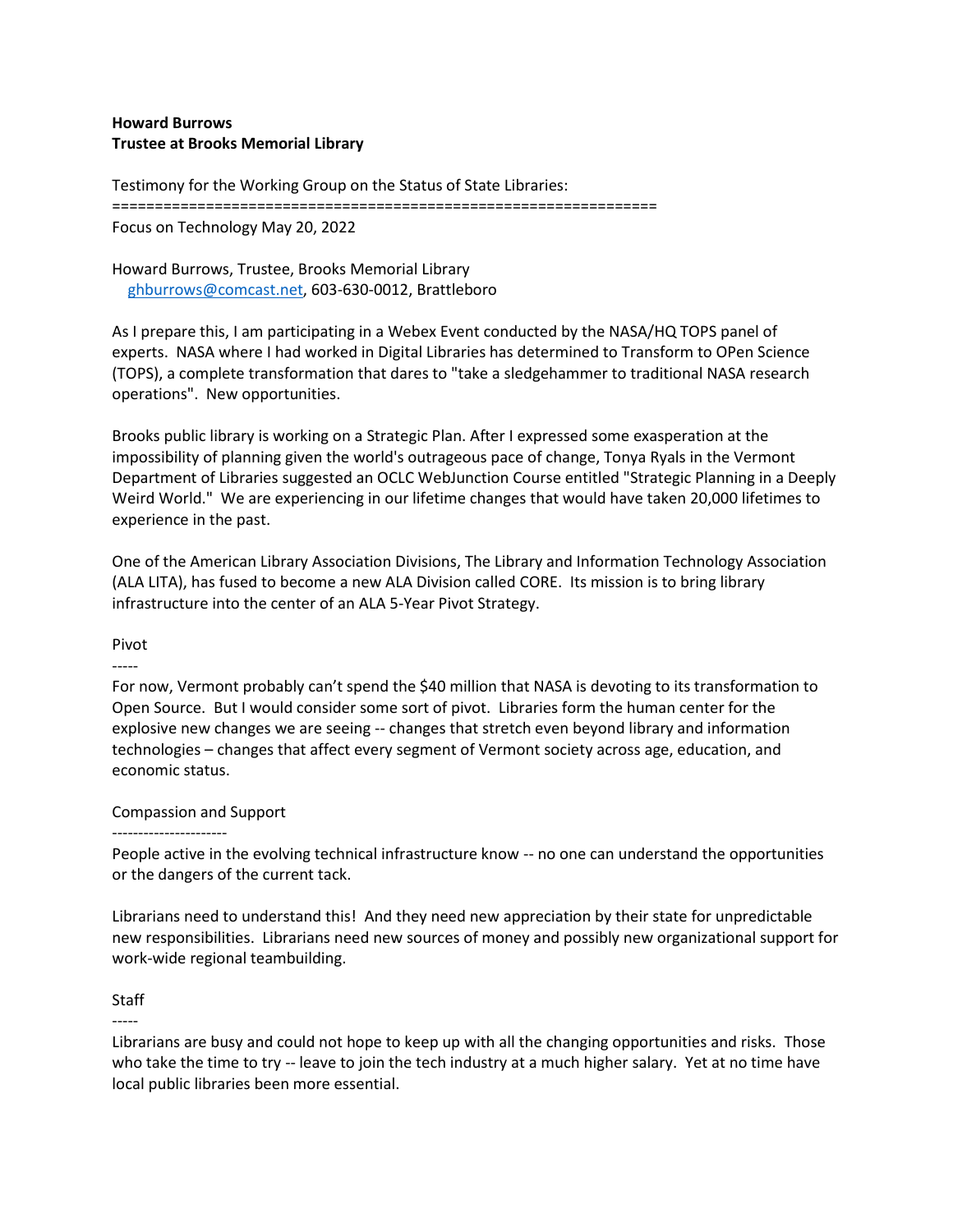Libraries need additional staff to allow worktime training and testing of the new opportunities. Staff need the freedom and responsibility to create agile transformations. And they need new personal resources (not limited to increased salary) to gain the resilience they will need to face new challenges at work.

### Lifelong Learning

----------------- It is no longer the case that learning "advances" with age: our children understand the new gamified reality better than the professors. Yet there is also much gained by the lived experience that is not obvious to the twitching youth: values don't change! Perhaps library staff should not come to work as "experts" but as co-learners facilitating, catalyzing community projects that bring age groups and work groups together across existing divides to share what they have to contribute. There should no longer be a barrier across library types: one card for school, public, academic, and museum libraries. Common technology application advancing together requires this!

## Collaboration

#### -------------

Divided we fail. It may be that asking more of trustees could help here: trustees come from beyond the MLS, or more recently MLIS, degree. As a trustee wanting to offer so much, I have slowly become aware that librarians are already busy. And what experienced librarians were trained to do is still needed --

But now!! Patrons carry cell phones: they often already \*contribute\* to the "information ecosystem." They write, and video, and podcast... Oh, and Tweet and Instagram. They have facebook and linkedIn accounts. Many have already replaced these with more the robust Google docs and map utilities; GitHub and personal websites.

Divided we fail. Libraries are the natural public center to address security risks and to consider the new reasons to want privacy. Librarians might work together regionally to become aware of the nature of the risks and to recruit the cyber-crews that up our game. Trustees bring with them their training and lived experiences. Recruit new types of trustees to take on new helper/advisor roles beyond mandated Board duties.

By aggregating assets and extending the virtual community perhaps Vermont libraries can be, you know, all that they can be. As it stands, vendors are experiencing "consolidation" and costs and license rules are out of control. We need new approaches to hardware and software purchasing, and new contracts with the vendors that block profit-taking.

## Status of Libraries in Vermont

# ------------------------------

The charge to this Working Group is " making miscellaneous changes in education laws." A strong message should come out of this report that it will take much more than "miscellaneous changes!"

Strengthening and supporting libraries of all sizes and improving library services for the public might need a "pivot" to new definitions. "Libra" has always been more "judge" than "book." In this new Age of Information and Misinformation, libraries have a deeper role to slide communities as painlessly as possible into their rapidly evolving new world.